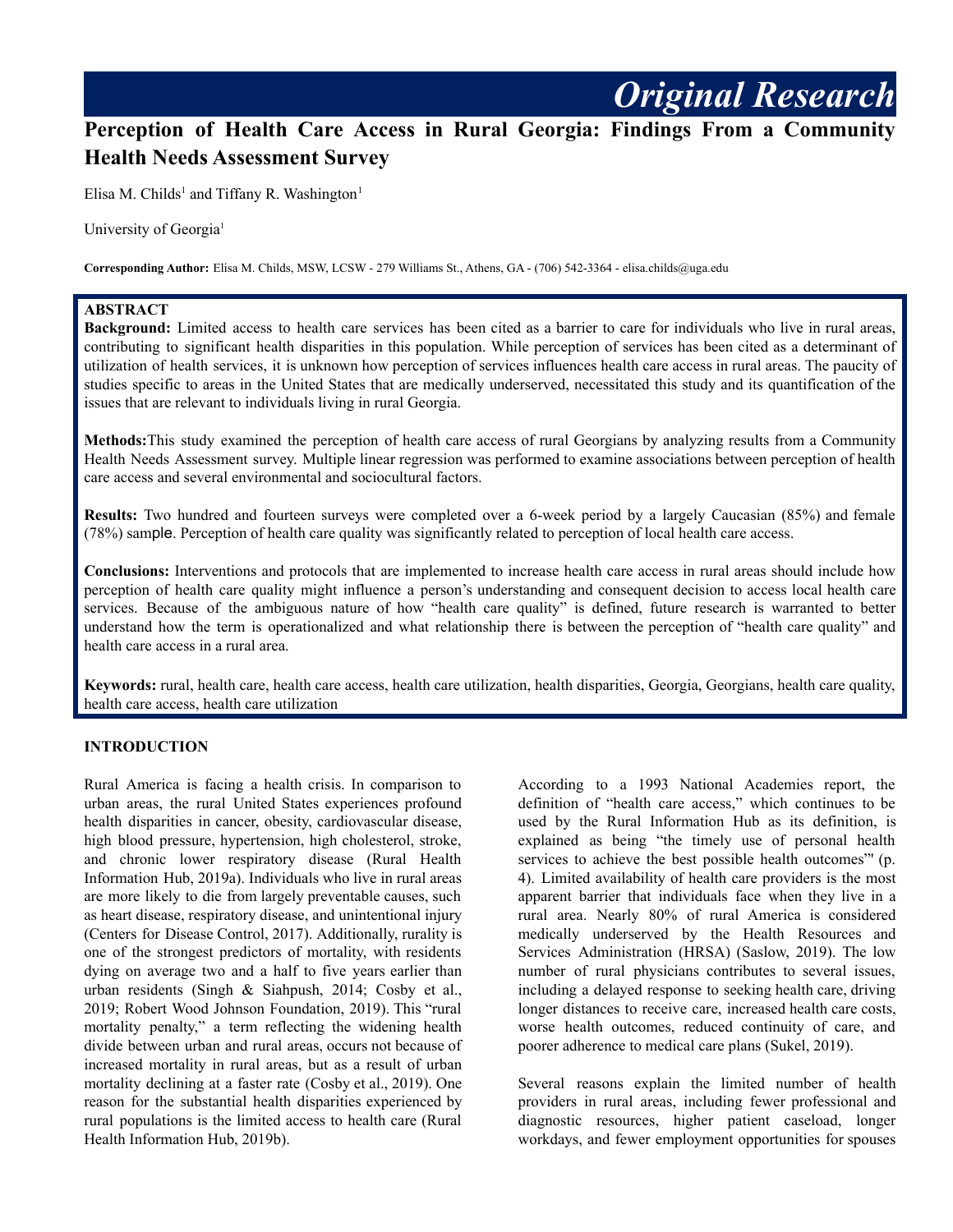(Weeks & Wallace, 2008). Furthermore, more medical school graduates are electing to work in urban areas than in rural areas, while rural physicians are steadily approaching retirement (Saslow, 2019). If the current trajectory continues, health officials estimate that over the next ten years, the number of rural physicians will decrease by 23% whereas the number of urban physicians will remain steady (Saslow, 2019).

Over the past 15 years, a wave of rural hospital closures has further reduced health care accessibility across the U.S. (Sheps Center, 2020). Since 2008, 170 rural hospitals have closed, and most of the closures were concentrated in the south (Sheps Center, 2020). In fact, 2020 is on pace to see the most hospital closures yet, with eight hospitals shut down by May (Sheps Center, 2020). Limited financial resources also mean that more rural hospitals are at risk of closing. In the U.S., 25% of rural hospitals are at high risk of closing, with 81% of these hospitals considered essential to their community (Mosley & Debehnke, 2020). The closure of a rural hospital not only causes an area to experience an overall shorter life expectancy (Gujral & Basu, 2019), but can also negatively impact a town's economy as a health care system may be one of the town's largest employers (Mosley & Debehnke, 2020). Because rural hospital closures are so devastating to an area, Weber and Miller (2017) declare emphatically, "If you want to watch a rural community die, kill its hospital."

### **Health Care Access in Georgia**

These issues are alarming and illuminate the significant public health issues exacerbated by limited health care access in rural areas. Predominantly rural states with the least access to health care are of greatest concern. Georgia, the state examined in this paper, is over 75% rural and has been dubbed "Ground Zero for the rural hospital closure crisis," due to six hospital closures between 2012 and 2017 (Weber & Miller, 2017). Tied at third for most hospital closures in the nation (Ellison, 2019), Georgia is also rated eighth for most Health Professional Shortage Areas (HPSA) in a state and second for most essential hospitals at risk of closing (Bean, 2019). These factors might contribute to the fact that 94% of Georgia is considered medically underserved by HRSA (State Office of Rural Health, 2018) and why Georgia is ranked 46 of the 50 states in terms of access to quality health care (Harker, 2019).

The stark health disparities and the paucity of medical services available in rural Georgia create an urgent need for us to better understand the health care barriers these rural communities face. A Community Health Needs Assessment (CHNA) was conducted in rural east central Georgia to examine not only health care needs but also what barriers might exist specifically for this population because of the dearth of health care professionals. Because a CHNA seeks to identify and understand the needs of a community (Wright et al., 1998), the primary researcher determined a CHNA to be the most appropriate measure for examining present health care needs and barriers to access. The CHNA instrument was designed to identify the health needs of three rural Georgia counties, however, this manuscript only describes a portion of the results. Specifically, this manuscript examines the data with regards to variables that might influence an individual's perception of health care access in a small rural town. While perception of services has been cited as a determinant of utilization of health services (Roberts et al., 2009), what is unknown is how perception influences health care access in a rural area. The limited number of studies that are specific to Georgia, given the state's availability of health care, necessitated the need for this study and its focus on the issues relevant to rural Georgians. Therefore, an examination of variables that relate to the perception of health care access for residents of rural areas was warranted.

#### **METHODS**

#### **Participants**

Inclusion criteria for the CHNA were that participants had to reside in one of three rural counties within the U.S. state of Georgia and be at least 18 years old. No other inclusion parameter was set.

#### **Setting**

Collectively, the three examined rural counties comprise a population of 19,399 individuals (United States Census Bureau, 2017). These counties were chosen for several reasons. Firstly, all three counties are HPSAs and Medically Underserved Areas (MUAs) as determined by HRSA (Health Resources and Services Administration, 2018). According to HRSA (2018), this designation means that these counties lack health care, mental health, and dental providers.

Secondly, these counties have an average older adult demographic of over 20%, which reflects the projected population of Americans 65 and older in the next ten years (United States Department of Commerce, 2014). Per the U.S. Census Bureau (2017), the percentage of older adults in these three counties collectively accounted for 23.6% of the population. This percentage of older adults who live in these counties was an essential consideration as rural areas experience a larger population of individuals who are 65 and older (Rogers, 2010). Finally, the three counties averaged a minority population of around 50%, which is representative of the U.S. state of Georgia as a whole, whose minority makeup accounts for 48.2% of the population (U.S. Census Bureau, 2017).

### **Survey Design**

A 45-question survey was developed with components from four instruments: the "Community Themes and Strengths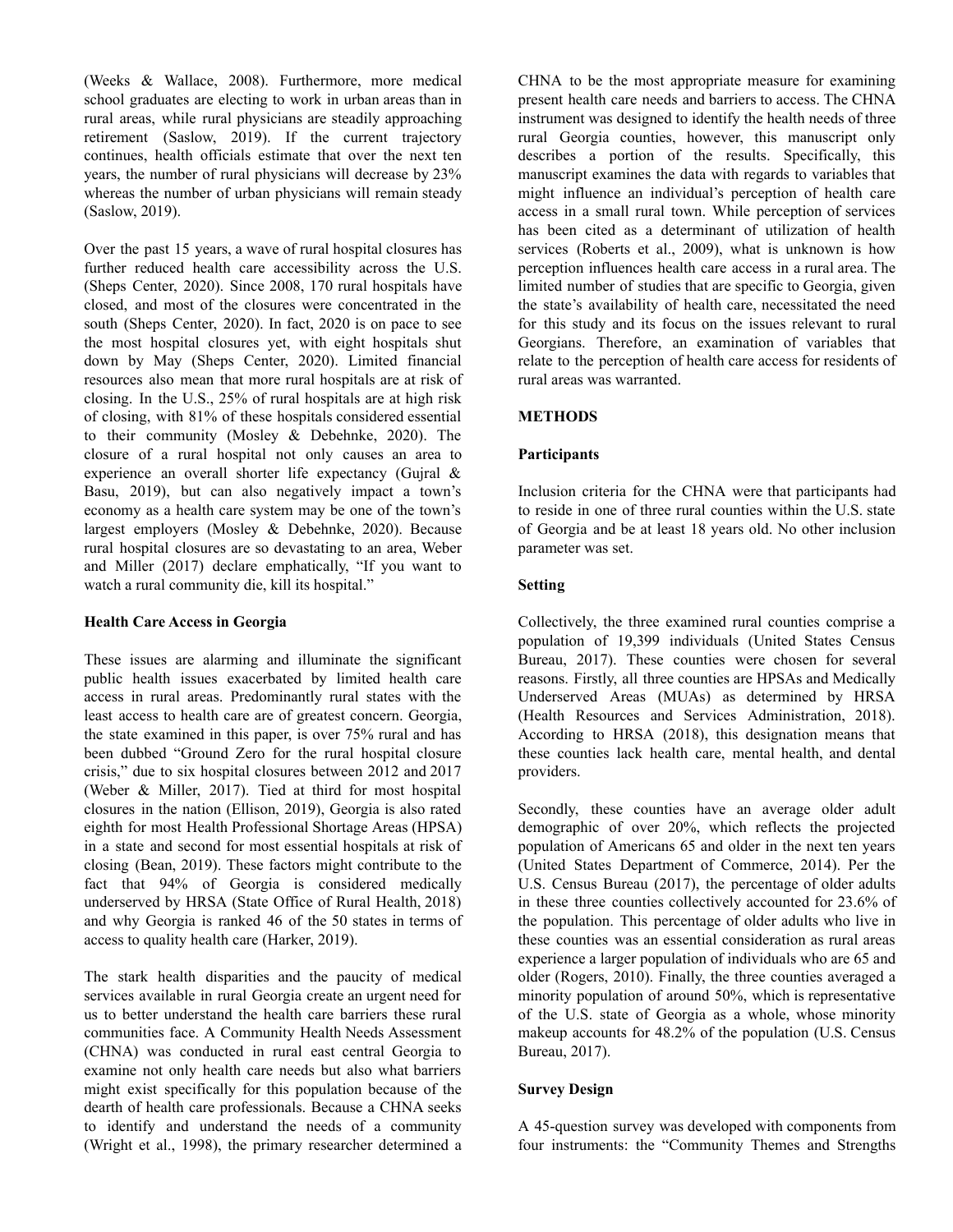Assessment," the "Community Health Survey," the "Community Input Survey," and Boyas and Valera's (2011) "Determinants of Trust in Medical Personnel" survey. Portions of each survey, with modifications described below, comprised the instrument for assessing the health and health care needs of rural east central Georgia. Since not all of the aforementioned measures have psychometric properties, this health needs assessment was developed using instruments recommended by the Centers for Disease Control (CDC) and National Association of County and City Health Officials (NACCHO) in an attempt to increase rigor.

The first two surveys are components of the "Mobilizing for Action through Planning and Partnerships" (MAPP) model. MAPP, developed by the CDC and NACCHO, is a "community-driven strategic planning process for improving community health… [and] helps communities apply strategic thinking to prioritize public health issues and identify resources to address them" (National Association of County and City Health Officials, 2018). These two surveys included multiple-choice questions that assessed several aspects of the community's health needs, as well as the individual respondent's needs, hence their inclusion in the survey for this study. Additionally, the "Community Input Survey" included a 2-part Likert scale that rated an individual's perception of 'quality of health care' and 'access to health care' through choices that included *poor, fair, adequate, good,* and *excellent*.

Modifications to the "Community Themes and Strengths Assessment" and the "Community Health Survey" included additional questions that assessed the specific needs of the community, as suggested by NACCHO. Examples of such questions assessed a person's living arrangements, distance to the closest hospital, access to transportation, and the use of a medical alert device. Finally, a person's level of trust in health care professionals was examined through portions of Boyas and Valera's "Determinants of Trust in Medical Personnel" survey which is a standardized data collection instrument developed largely from validated assessments and reflects a Cronbach's alpha of .95 (Boyas & Valera, 2011). Assessing the trust level in health care professionals was critical since studies have shown that a lack of trust in health care providers impedes motivation to seek care (Musa et al., 2008). Together, these questions were incorporated to better capture the health care and social environments of rural Georgians.

Participants completed two screening questions to determine eligibility ("Are you at least 18 years or older?" and "Do you currently reside in one of the three examined counties?"). A consent form was provided with the survey explaining the purpose of the study to potential respondents. Participants were notified of any known risks associated with taking part in the survey (no known risk) and that the online survey was configured so responses were collected anonymously by excluding IP addresses. The online survey

was configured such that participants could not take the survey more than once. For the survey, respondents provided passive consent and agreed that by completing the survey they were giving consent to participate in the study.

At the beginning of the survey, respondents were asked standard demographic questions, such as age, sex, race, and income level, in addition to multiple-choice questions that inquired specifically about unmet health care needs and barriers to health care each respondent had experienced. Participants also responded to questions about their county's health care resources in the form of single-item questions, such as what services were difficult to obtain. The survey presented questions about participant's own health, for instance, whether they have been diagnosed with a health condition (for example, high cholesterol, depression, or cancer) or delayed seeking medical care or filling a prescription, how they have perceived health care needs of the community, and what health system is typically utilized when medical care is needed. Furthermore, participants answered questions about the level of trust they had in their health care provider(s) and whether that level of trust has affected their decision to use health services. Finally, distance from a primary care physician (PCP) and emergency room were measured, as well as participants' access to transportation, so additional barriers could be assessed in the event that they should impact health care access.

# **Sampling**

Over a six-week period, information on the survey was disseminated in three rural Georgia counties, and were solicited from adults aged 18 years and older using multiple advertising techniques. The advertisements predominantly featured the online survey offered through SurveyMonkey; however, a telephone number was also listed, so willing participants could call in and complete the survey over the phone. Advertising methods included flyers with both a phone number and website where the survey could be taken. With permission, these flyers were displayed at local libraries, county health departments, post offices, the Department of Family and Children Services, the Office of Veterans Affairs, and several other county offices. Additionally, numerous local businesses, including restaurants and hardware stores agreed to advertise the health needs assessment by displaying flyers in their windows. Approximately fifty emails were sent to local officials including the counties' mayors, sheriffs, fire chiefs, judges, district attorneys, and members of several boards (Board of Health, library boards, etc.) with a link to the online survey. Finally, the local Critical Access Hospital (CAH) forwarded the survey via email to local partners, including the Board of Education and employees of the only local hospital. Once initial emails were distributed, a snowball sampling method was utilized.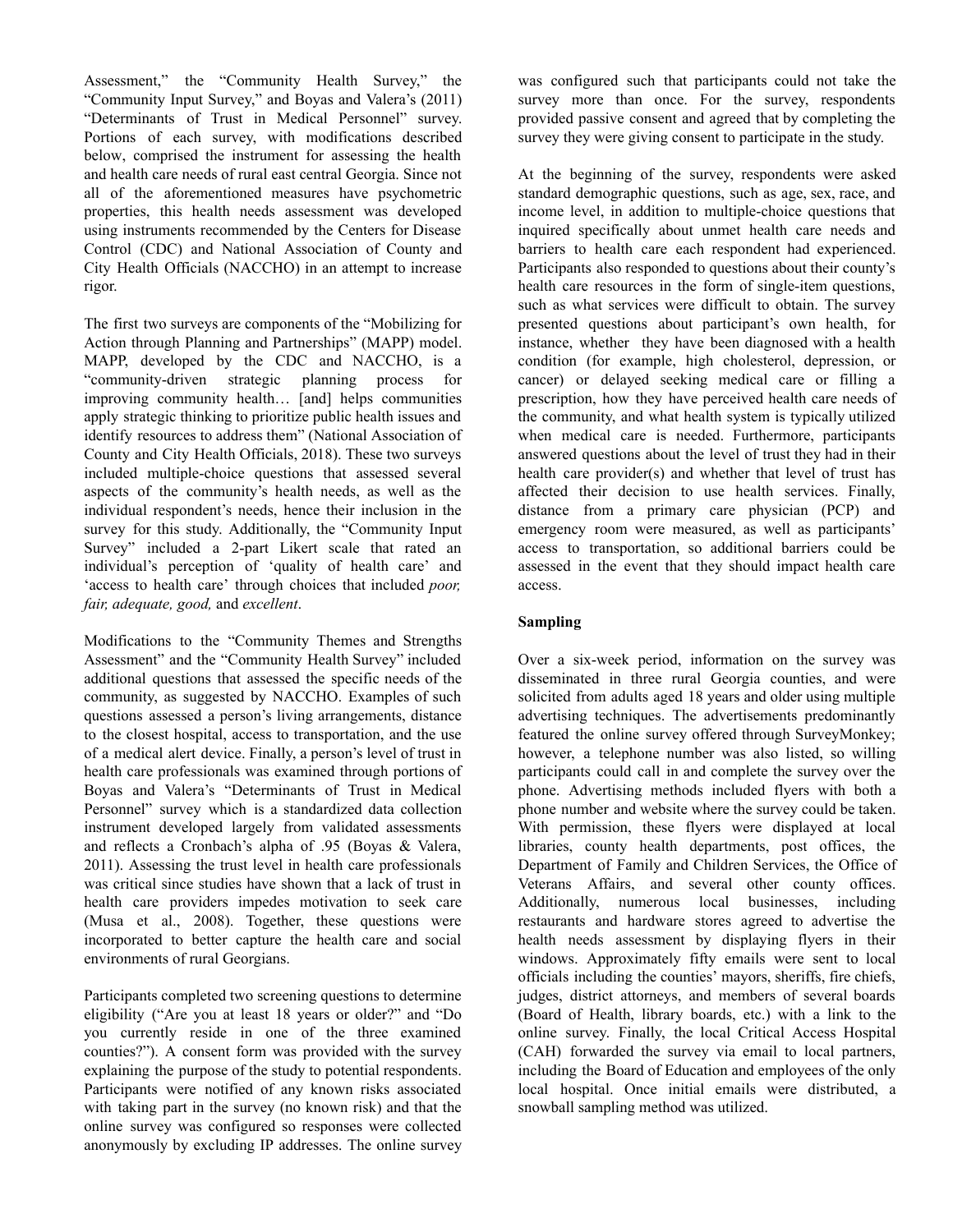Paper copies of the survey were printed and distributed at the local Farmers Market for one weekend and were left with the volunteer fire department, post office, about 30 local businesses, and the local pharmacy. Two consent forms, one for the participant to keep for their records and one to be returned with the completed survey, accompanied the hard copy of the survey as well as a self-addressed stamped envelope. In addition to advertising by flyers and emails, paid social media advertising was also utilized in a 40-mile radius of the central county, including Facebook, Instagram, and LinkedIn.

## **Statistical Analysis**

Descriptive statistics were generated, and a multiple linear regression (MLR) analysis was performed to examine associations between perception of health care access and several environmental and sociocultural factors. By conducting a MLR, this research question was considered: What are some factors that might influence a person's perception of local health care accessibility? In consideration of which factors may impact the perceived accessibility of health care, the dependent variable used was a person's rating of access to health care in their county (either *poor*, *fair*, *adequate*, *good*, or *excellent*). This decision was made because, as Ryvicker (2018) reports, several reasons can influence access to health care, including *social* and *built* environments. In an attempt to capture these influences, variables were chosen that might assist not just in understanding what factors might affect health care access but possibly engender an understanding of a person's perception of health care access.

Using StataSE15 (StataCorp, 2017), the independent variables measured against the perceived rating of access to health care were: *age*, *race*, *rating of overall quality of local health care*, *approximate combined household income*, *the trust level in local doctors*, and *distance to primary care physician*. The literature supports the use of these variables for MLR analysis because they mirror factors which contribute to a person's decision to choose not to access health care (Boyas & Valero, 2011; Fortney et al., 1999; Syed et al., 2013; Bulatao & Anderson, 2004). Again, these variables were: rating of local health care quality, trust level in the local health care providers, distance to PCP, and sociocultural elements.

Trust level in health care providers was measured by asking whether respondents trusted the doctors who worked in local hospitals and clinics on a Likert-type scale ranging from *not at all* to *a lot*. In the analysis, trust in medical personnel was dichotomized and coded as the following: *no trust* and *trust in them only a little bit* was recoded as 1 and *trust in them some* to *trust in them a lot* was recoded as 2. Additionally, distances to medical services were measured by asking whether a person lived *less than 10 minutes from*

*their PCP*, *between 11 and 20 minutes*, *between 21 and 30 minutes*, *between 31 and 40 minutes*, *between 41 and 50 minutes*, *between 51 and 60 minutes*, *longer than an hour*, *I do not have a primary care physician*, and *I have a doctor who comes to my home*. This variable was also dichotomized and categorized by a person living either *less than 30 minutes from their provider* or *more than 30 minutes from their provider*.

## **Institutional Review Board Approval**

This study was approved by the University of Georgia's Institutional Review Board.

## **RESULTS**

Within six weeks, the survey was filled out by 313 participants. Only eight participants completed the paper version of the survey, no one completed the survey over the telephone, and the remaining 305 surveys were completed online via the SurveyMonkey platform. Of the 313 surveys taken, 214 were fully completed, however, for the remaining 99 surveys (thirty-two percent), the participants stopped at some point during the survey. These 99 surveys have been excluded from the analysis based on attrition; the minimum sample was satisfied. Of the 214 completed responses, seventy-eight percent of the respondents identified as *female*, and twenty-two percent identified as *male*. Furthermore, eighty-five percent identified as *Caucasian,* and fifteen percent identified as *Non-Caucasian* (African American, Hispanic, or Another Race). Twenty-six percent reported as 65 or older, which is reflective of the three counties' older adult population. When asked to rate the overall quality of care in the three counties, forty-four percent rated the quality as either *poor* or *fair*, with twenty-two percent rating the quality as *adequate*. Regarding the access to care in these counties, sixty-seven percent rated the accessibility of health care as *poor* or *fair*. The survey's results indicate approximately twenty-five percent of respondents living over 30 minutes from their PCP, sixty-seven percent living over 30 minutes from their health care specialist, if they, in fact, had one; and thirteen percent living over 30 minutes from the closest hospital emergency room.

# **Multiple Linear Regression Results**

MLR was calculated to predict a person's perception of health care access based on their age, race, annual combined household income, rating of local health care quality, distance to a PCP, and their trust level of local doctors (Table 1). The results of the MLR analysis indicated a significant relationship between a person's perception of local health care access and their perceived quality of local health care  $(F(6, 24) = 54.348, p < .000)$ , with an  $R^2$  of .615. The results of MLR showed no other significant association.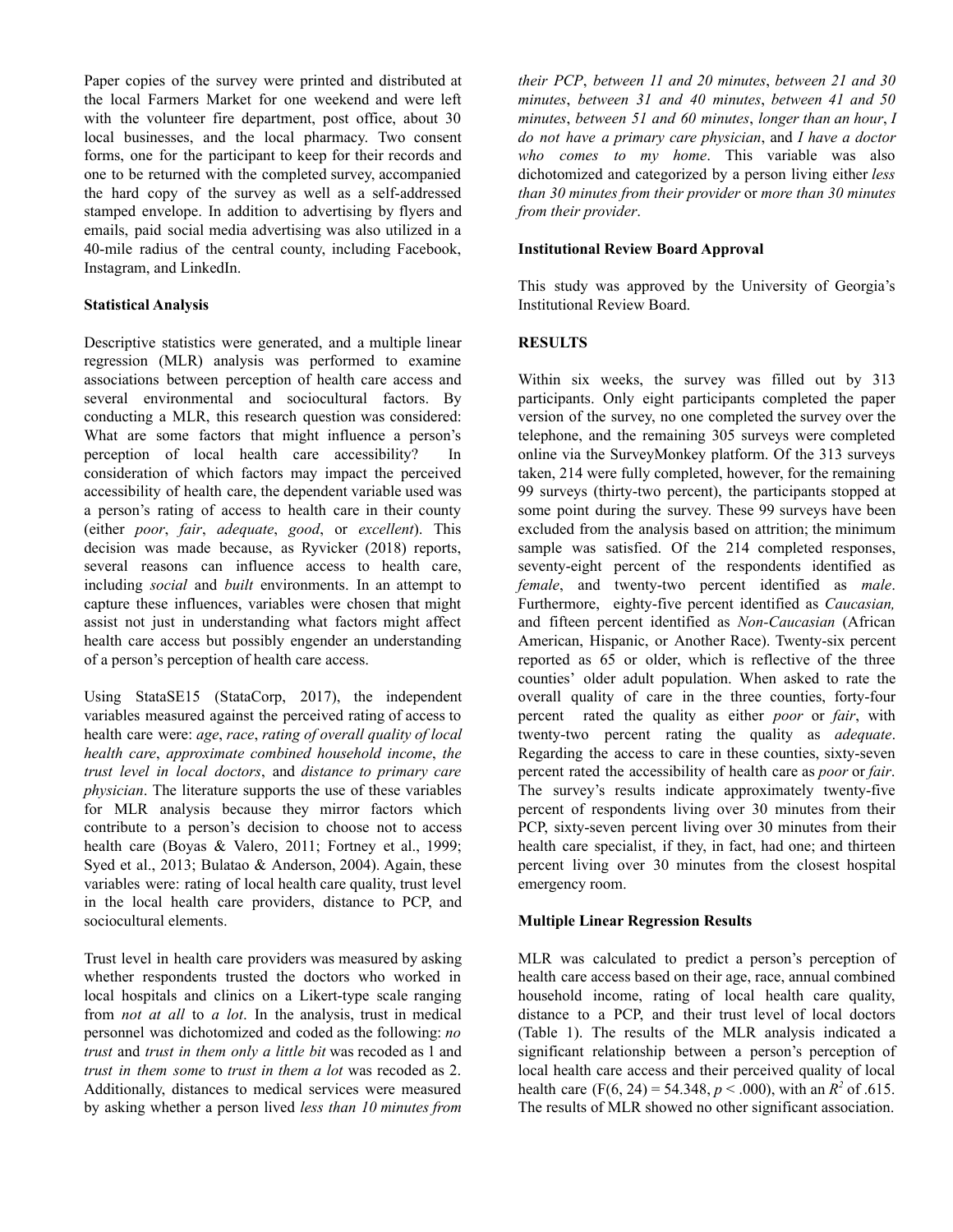Table 1. *Predictors of Perceived Access to Local Health Care*

| $N = 214$                              | B        | SE    |          |       | 95% CI $(B)$      |
|----------------------------------------|----------|-------|----------|-------|-------------------|
| Constant                               | 0.891    | 0.284 |          | 0.002 | [0.331, 1.450]    |
| Age                                    | $-0.038$ | 0.028 | $-0.060$ | 0.177 | $[-0.094, 0.017]$ |
| Race                                   | $-0.033$ | 0.107 | $-0.014$ | 0.756 | $[-0.244, 0.177]$ |
| Annual combined household income       | $-0.023$ | 0.017 | $-0.063$ | 0.169 | $[-0.056, 0.010]$ |
| Distance from PCP                      | $-0.104$ | 0.07  | $-0.069$ | 0.137 | $[-0.242, 0.034]$ |
| Trust level in local doctors           | $-0.035$ | 0.096 | $-0.017$ | 0.718 | $[-0.224, 0.154]$ |
| Perceived quality of local health care | 0.785    | 0.048 | 0.786    | 0.000 | [0.690, 0.880]    |
|                                        |          |       |          |       |                   |

*Note*.  $SE =$  standard error;  $CI =$  confidence interval.

Table 2. *Bivariate Associations with Perceived Access to Local Health Care*

| $N = 214$                              | M(SD)      | F(df) / t(df)   | $\boldsymbol{p}$ |
|----------------------------------------|------------|-----------------|------------------|
| Age                                    |            | 0.66(5, 205)    | .658             |
| $18 - 24$                              | 1.60(0.89) |                 |                  |
| $25 - 34$                              | 1.91(0.81) |                 |                  |
| $35 - 44$                              | 1.97(0.93) |                 |                  |
| $45 - 54$                              | 1.96(0.89) |                 |                  |
| $55 - 64$                              | 1.70(0.86) |                 |                  |
| $65+$                                  | 1.87(0.88) |                 |                  |
| Race                                   |            | .82(141)        | .413             |
| Caucasian                              | 1.19(.39)  |                 |                  |
| Non-Caucasian                          | 1.13(.34)  |                 |                  |
| Annual combined household income       |            | 1.40(7, 203)    | .207             |
| $<$ \$20,000                           | 1.50(.73)  |                 |                  |
| \$20,000-\$29,999                      | 1.47(.80)  |                 |                  |
| \$30,000-\$39,999                      | 1.68(.89)  |                 |                  |
| \$40,000-\$49,999                      | 1.96(.88)  |                 |                  |
| \$50,000-\$59,999                      | 2.04(.89)  |                 |                  |
| \$60,000-\$69,999                      | 2.00(.89)  |                 |                  |
| \$70,000-\$79,999                      | 1.90(.91)  |                 |                  |
| > \$80,000                             | 1.96(.88)  |                 |                  |
| Distance from PCP                      |            | .27(141)        | .787             |
| Less than 30 minutes                   | 1.44(.58)  |                 |                  |
| Greater than 30 minutes                | 1.41(.72)  |                 |                  |
| Trust level in local doctors           |            | $-4.02(128)$    | < 0.001          |
| Not at all or a little                 | 1.62(0.49) |                 |                  |
| Some or a lot                          | 1.89(.32)  |                 |                  |
| Perceived quality of local health care |            | 159.91 (2, 208) | < 0.001          |
| Poor or fair                           | 1.16(0.48) |                 |                  |
| Adequate                               | 1.90(.66)  |                 |                  |
| Good or excellent                      | 2.72(.56)  |                 |                  |

*Note.* Perceived quality of local health care, age, and annual combined household income were analyzed using a one-way analysis of variance (ANOVA). Race, distance from PCP, and trust level in local doctors were analyzed using a dependent sample t-test.

#### **Bivariate Association Results**

ANOVA results revealed a statistically significant difference in perception of access to local health care by perception of local health care quality (Table 2). Post-hoc application of the Bonferroni test revealed statistically significant differences between people who rated local health care quality as *good* or *excellent* and people who rated local health care quality as *poor* or *fair*. Those persons who

perceived the quality of local health care as *good* or *excellent* on average felt greater access than those who perceived local quality as *poor* or *fair*. T-test results also demonstrated a statistically significant difference in perceived access to local health care by trust.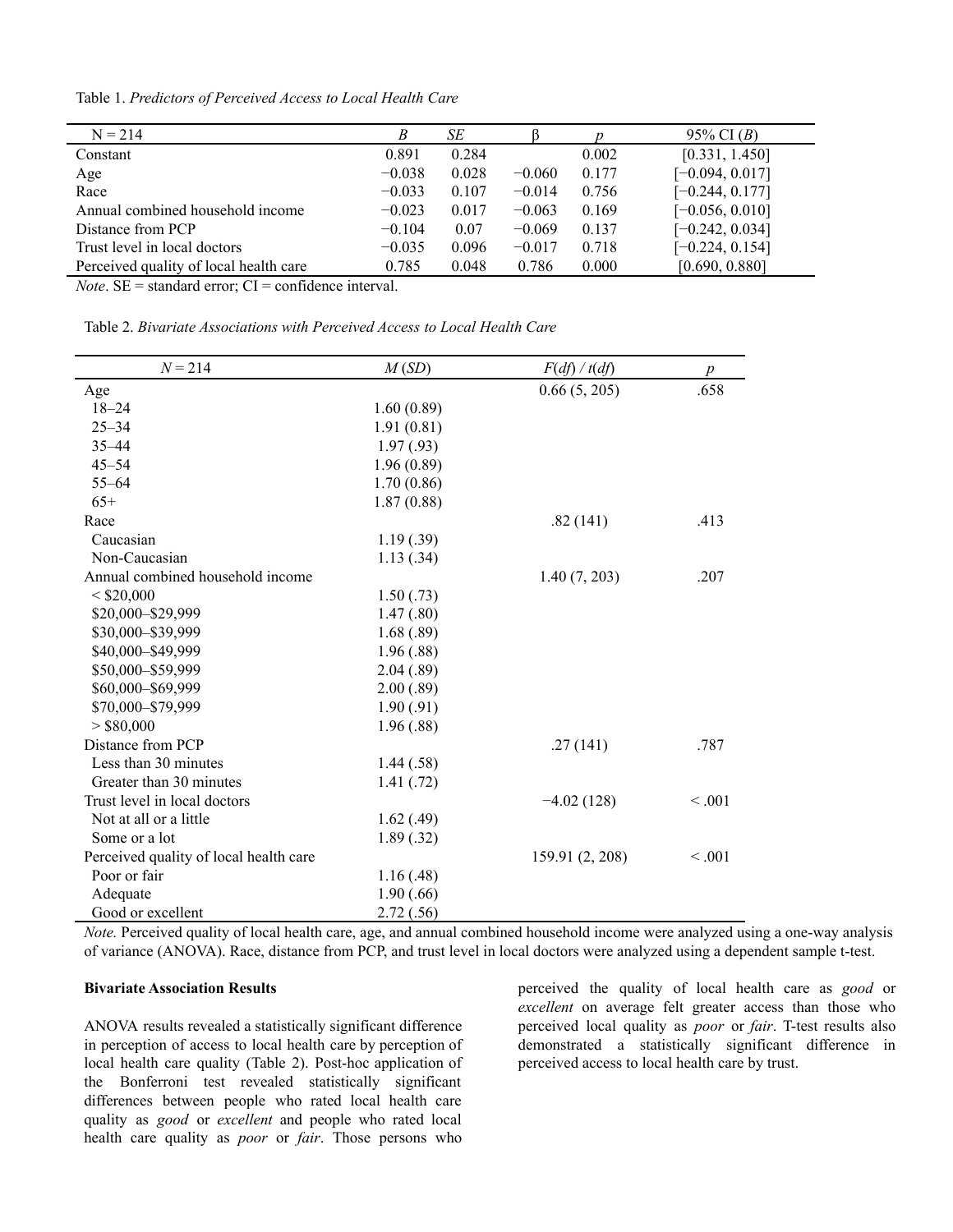## **DISCUSSION**

Respondents to the survey were likely to have a negative perception of access to health care services available in their county. Services that were most needed were reported as a lack of specialty providers and mental health services, despite having a 25-bed CAH in the area. In terms of the perception of health care access, all branches of health care must be examined as the mere presence of a hospital in town might not be enough to influence a person's positive perception of access to services as suggested by the analysis.

The most significant finding from this study was the relationship between an individual's perception of health care access and their perception of quality. While perception has previously been cited as a determinant of health care utilization (Roberts et al., 2009), the findings from the current study offer insight into how perceived health care quality might impact the incidence of health care access in rural communities. To better understand this relationship, further exploration into how health care quality is conceptualized in rural communities is needed. "Health care access" and "health care quality" cannot be clearly defined and, as a result, can hold different meanings for different people. While the analysis shows that a person's perception of health care access is affected by their perception of quality, what does that mean? In order to gain a better understanding of how health care quality is defined and its relationship to perception of access, a more in-depth qualitative approach should be taken. The primary researcher of this study is presently preparing a manuscript of interview findings that explores this relationship further.

A review of the literature has revealed a limited number of articles written about the relationship between health care quality and health care access. However, Beal (2011) has explained that "quality improvement efforts have been clearly demonstrated to be an effective strategy for addressing health and health care disparities," and that "basic quality improvement can provide a mechanism for promoting health care equity" (Beal, 2011, para. 15). Cognizant of the impact of perception of health care quality on perceived local health care access suggests that addressing the quality of smaller, rural hospitals might increase access and decrease health disparities in rural populations. While additional research is needed, policymakers who address rural issues and health care access should consider how a person's perception of local health care quality relates to their perception of health care access.

There were limitations of this study, including disproportionate completion of the survey by women (78%) and Caucasians (85%) despite the gender and racial makeup of the three counties. This might be attributed to the local CAH's involvement distributing the survey among health care workers, which could contribute to a more

predominantly female sample given the higher number of women who work in health care (HRSA, 2017). The CAH's participation could also contribute to a less diverse sample, as Caucasians represent over half of the health care workforce (HRSA, 2017). If duplicating this study, further effort would be needed to ensure that a proportionate number of men, as well as racial and ethnic minorities, complete the health needs survey. Forming relationships with the gatekeepers of the Latinx and African American communities might attenuate this issue and help create a more diverse sample.

Additionally, an increased number of paper surveys should be distributed as some individuals might not have access to the Internet or be familiar with online surveys. The large number of responses that were completed through the online platform might also mean these individuals have access to more resources, such as access to either a cellphone or laptop and the Internet, which could reflect their perception of health care access. These matters might have been better addressed if the data collection period had been extended. Other examples of how sampling limitations could be addressed are to recruit participants at more in-person events that cater to large and diverse audiences and also utilize nearby colleges to advertise the CHNA. Furthermore, if needed, address and phone lists could be purchased to recruit participants that may be homebound or do not travel often and thus, might not come across the survey organically.

### **CONCLUSIONS**

This study examined the perception of health care access in rural east central Georgia by analyzing the results from a 45-question CHNA survey. The CHNA survey was developed using portions of the "Community Themes and Strengths Assessment," the "Community Health Survey," the "Community Input Survey," and Boyas and Valera's (2011) "Determinants of Trust in Medical Personnel" survey. The survey examined respondents' personal and health care environments and was modified to include scales that assessed additional variables that pertain to rural residents. Examples of added questions include "How far do you live from your primary care physician?" and "When you or someone in your family is sick, where do you go for health care?" Distributed over February and March of 2019, the survey was completed by 214 individuals after being advertised through flyers, newspaper advertisements, social media, in-person campaigning, and the help of local businesses and organizations.

When examining several variables, such as trust level in the local health care providers, distance to a PCP, and sociocultural elements, only perception of local health care quality was significantly related to a person's perception of local health care access. While past studies have indicated the influence that perception has on health care utilization, findings from this analysis suggest that perception of quality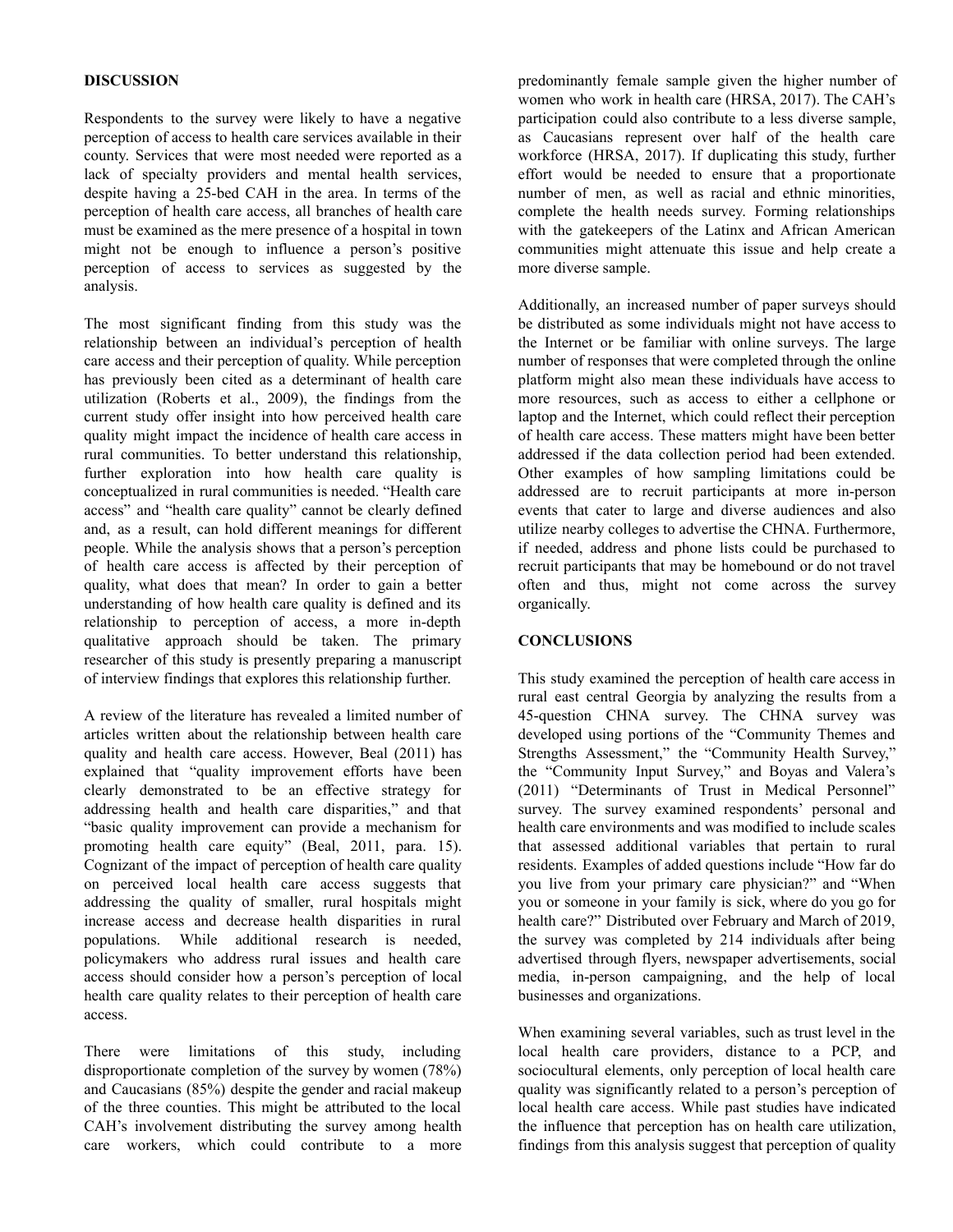has a similar impact on the perception of health care access in rural Georgia. These findings may also hold true in other similarly sized rural towns; further duplication of the study would be needed. Interventions and protocols that are implemented in rural areas should consider the perception of health care quality and how this perception might influence a person's understanding of health care accessibility. Due to the ambiguous nature of "health care quality," future research is warranted to better understand how the term is operationalized and what relationship there is between perceived quality and health care access in a rural area.

#### **References**

- Beal, A. (2011). High-quality health care: The essential route to eliminating disparities and achieving health equity. *Health Aff, 30*(10): 1868–1871.
- Boyas, J. & Valera, P. (2011). Determinants of trust in medical personnel. *HHCI, 9*(3): 144–152.
- Bulatao, R., & Anderson, N. (2004). Understanding racial and ethnic differences in health in late life: A research agenda [Data file]. Accessed at: <https://doi.org/10.1037/e305812005-001>
- Centers for Disease Control. (2017). Rural Americans at higher risk of death from five leading causes. Accessed at: https://www.cdc.gov/media/releases/2017/p0112-rural-deathrisk.html

Centers for Disease Control. (2019). Social determinants of health: Know what affects health. Accessed at:

https://www.cdc.gov/socialdeterminants/index.htm

Cosby, A., McDoom-Echebiri, M., James, W., Khandekar, H., Brown, W., & Hanna, H. (2019). Growth and persistence of place-based mortality in the United States: The rural mortality penalty. *AJPH, 109*(1): 155–162.

Ellison, A. (2019). State-by-state breakdown of 113 rural hospital closures.Accessed at:

https://www.beckershospitalreview.com/finance/state-by-state-br eakdown-of-113-rural- hospital-closures-082619.html

Fortney, J., Owen, R., & Clothier, J. (1999). Impact of travel distance on the disposition of patients presenting for emergency psychiatric care. *JBHS&R, 26*(1): 104–108.

Gujral, K. & Basu, A. (2019). Impact of rural and urban hospital closures on inpatient mortality. https://doi.org/10.3386/w26182

Harker, L. (2019). Opportunities for Georgia to best leverage Medicaid waivers. Accessed at: [https://gbpi.org/2019/opportunities-for-georgia-to-best-leverage-](https://gbpi.org/2019/opportunities-for-georgia-to-best-leverage-medicaid-waivers/)

[medicaid-waivers/](https://gbpi.org/2019/opportunities-for-georgia-to-best-leverage-medicaid-waivers/)

Health Resources and Services Administration. (2018). Health Professional Shortage Areas. Accessed at: <https://data.hrsa.gov/tools/shortage-area/hpsa-find>

Health Resources and Services Administration. (2017). Accessed at:

#### [https://bhw.hrsa.gov/sites/default/files/bhw/nchwa/diversityushe](https://bhw.hrsa.gov/sites/default/files/bhw/nchwa/diversityushealthoccupations.pdf) [althoccupations.pdf](https://bhw.hrsa.gov/sites/default/files/bhw/nchwa/diversityushealthoccupations.pdf)

- Mosley, D., & Debehnke, D. (2020). Rural hospital sustainability index. Accessed at: https://guidehouse.com/insights/health care/2020/rural-hospital-sustainability-index
- Musa, D., Schulz, R., Harris, R., Silverman, M., & Thomas, S. (2009). Trust in the health care system and the use of preventive health services by older black and white adults. *AJPH, 99*(7): 1293–1299.

National Association of County and City Health Officials. (2018). Mobilizing for Action through Planning and Partnerships (MAPP). Accessed at: https://www.naccho.org

/programs/public-health-infrastructure/performance-improveme nt/community-healthassessment/mapp

- Roberts, M., Hsiao, W., Berman, P., & Reich, M. (2009). Getting health reform right: A guide to improving performance and equity. Oxford, England.
- Robert Wood Johnson Foundation. (2019). Georgia life expectancy. Accessed at:

[https://www.countyhealthrankings.org/app/georgia/2019/measur](https://www.countyhealthrankings.org/app/georgia/2019/measure/outcomes/147/data) [e/outcomes/147/data](https://www.countyhealthrankings.org/app/georgia/2019/measure/outcomes/147/data)

Rogers, C. (2010). Changes in older populations and implications for rural areas. Accessed at:

[https://www.ers.usda.gov/publications/pub-details/?pubid=4702](https://www.ers.usda.gov/publications/pub-details/?pubid=47023) [3](https://www.ers.usda.gov/publications/pub-details/?pubid=47023)

Rural Health Information Hub. (2019a). Rural health disparities. Accessed at:

https://www.ruralhealthinfo.org/topics/rural-health-disparitis

Rural Health Information Hub. (2019b). Health care access in rural communities. Accessed at:

https://www.ruralhealthinfo.org/topics/health care-access

Ryvicker, M. (2018). A conceptual framework for examining health care access and navigation: A behavioral-ecological perspective. *Soc Theor Health, 16*(3): 224–240.

Saslow, E. (2019). 'Out here, it's just me': In the medical desert of rural America, one doctor for 11,000 square miles. The Washington Post. Accessed at: https://www.washington post.com/national/out-here-its-just-me/2019/09/28/fa1df9b-deef-11e9-be96-6adb81821 e90\_story.html

Sheps Center, UNC-Chapel Hill. (2020). Rural hospital closures: January 2005–present. NC Rural Health Research Program. Accessed at:

[https://www.shepscenter.unc.edu/programs-projects/rural-health/](https://www.shepscenter.unc.edu/programs-projects/rural-health/rural-hospital-closures/#citem_3b75-ca6b) [rural-hospital-closures/#citem\\_3b75-ca6b](https://www.shepscenter.unc.edu/programs-projects/rural-health/rural-hospital-closures/#citem_3b75-ca6b)

- Singh, G. & Siahpush, M. (2014). Widening rural–urban disparities in life expectancy, U.S., 1969–2009. *Am J Prev Med, 46*(2): 19–29.
- State Office of Rural Health. (2017). State of Georgia Medically Underserved Areas (MUA) Accessed at:

[https://dch.georgia.gov/document/document/medically-underser](https://dch.georgia.gov/document/document/medically-underserved-areaspopulations/download) [ved-areaspopulations/download](https://dch.georgia.gov/document/document/medically-underserved-areaspopulations/download)

State Office of Rural Health. (2017). Georgia rural counties. Accessed at: https://dch.georgia. gov/sites/dch.georgia.gov/files/imported/vgn/images/portal/cit\_1 210/ 19/15/133874495 Georgia%20Rural%20County%20Map.pdf

- Sukel, K. (2019). Dealing with the shortage of rural physicians. *J. Med. Econ. 96*(17).
- Syed, S., Gerber, B., & Sharp, L. (2013). Traveling towards disease: Transportation barriers to health care access. *J. Community Health, 38*: 976–993.
- Tranmer, M. & Elliot, M. (2008). Multiple linear regression. Cathie Marsh Centre for Census and Survey Research: 1–47.
- Uebersax, J. (2006). Likert scales: Dispelling the confusion. Accessed at <http://john-uebersax.com/stat/likert.htm>
- United States Department of Commerce. (2014). The baby boom cohort in the United States: 2012 to 2060. Accessed at: https://www.census.gov/prod/2014pubs/p25-1141.pdf

Weber, L., & Miller, A. (2017). A hospital crisis is killing rural communities: This state is 'ground zero'. The Huffington Post. Accessed at:

[https://www.huffpost.com/entry/rural-hospitals-closure-georgia\\_](https://www.huffpost.com/entry/rural-hospitals-closure-georgia_n_59c02bf4e4b087fdf5075e38) [n\\_59c02bf4e4b087fdf5075e38](https://www.huffpost.com/entry/rural-hospitals-closure-georgia_n_59c02bf4e4b087fdf5075e38)

Weeks, W. & Wallace, A. (2008). Rural-urban differences in primary care physicians practice patterns, characteristics, and incomes. *J. Rural Health, 24*(2):161–170.